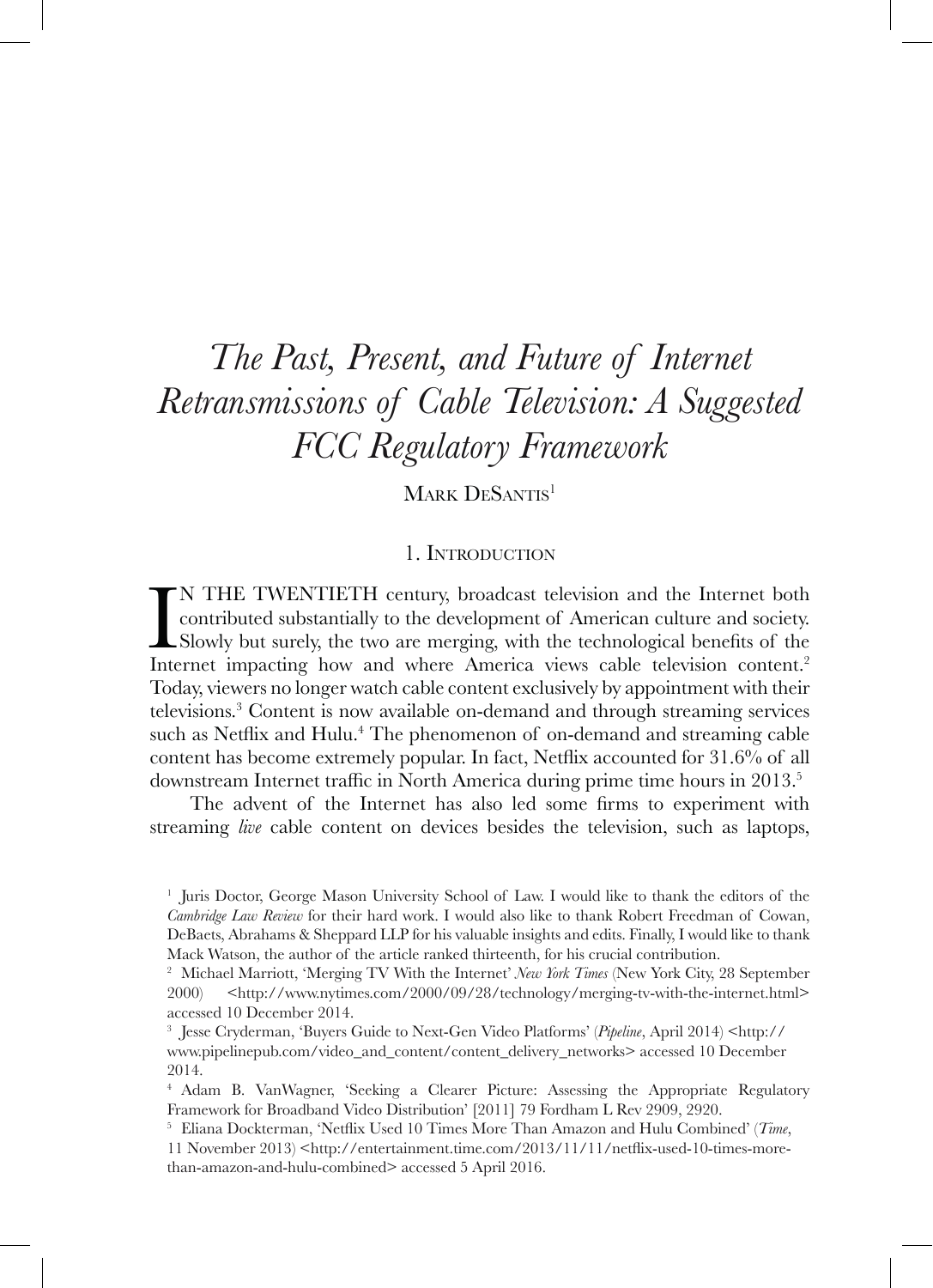smartphones, and tablets.<sup>6</sup> However, these innovations are proving to be much less successful, mostly because such firms are operating without the permission of cable networks,<sup>7</sup> which would likely have been prohibitively expensive for startup firms to obtain.

Three independent firms—Ivi, Aereo, and FilmOn—have recently encountered legal resistance for streaming live television online.8 In 2012, several television producers sued Ivi for copyright infringement after the firm began streaming live copyrighted cable content. Ivi argued that it was entitled to a section 111 compulsory licence, which would have allowed it to reproduce the content of cable networks without infringing their copyrights.<sup>9</sup> The Second Circuit disagreed, holding that Ivi did not qualify as a 'cable system' as required by section 111 of the Copyright Act.<sup>10</sup> A similar group of plaintiffs also sued Aereo and FilmOn.11 Raising a different defence, both firms claimed that they did not 'publicly perform' for purposes of the Copyright Act and thus did not infringe any copyrights.12 The Supreme Court ultimately rejected this contention, holding that live streaming services do in fact 'publicly perform'.13 In doing so, however, the Court likened Aereo to a 'cable system'.14 Aereo viewed this as an overruling of the Second Circuit's *Ivi* decision and subsequently filed for a compulsory licence from the Copyright Office, but the Copyright Office denied their application.<sup>15</sup>

This article will provide a history of cable television, compulsory licences, and Internet retransmissions of cable content before ultimately arguing that section 111 of the Copyright Act could encompass Internet retransmissions if the FCC regulated those retransmissions and required them to be localised. Section 2, Part A will discuss the commercial rise of cable television and the technological struggles that came with it. These technological struggles led to the innovation of community antenna television which was beneficial to programme copyright owners at first but later became detrimental. Part B will explain that Congress provided relief to the programme copyright owners by enacting a compulsory licence for cable retransmissions as part of the 1976 revision of the Copyright Act. Part C will provide a background of the firm Ivi, which was likely the first firm to use the Internet as a medium for cable retransmissions, but was denied a

<sup>6</sup> Dan Garon, 'Poison ivi: Compulsory Licensing and the Future of Internet Television' (2013) 39 Iowa J Corporate L 173, 175.

<sup>7</sup> See *ABC, Inc v Aereo, Inc*, 134 S Ct 2498 (2014); *WPIX, Inc v ivi, Inc*, 691 F 3d 275 (2d Cir 2012); *Fox TV Stations v BarryDriller Content Sys*, 915 F Supp 2d 1138 (CD Cal 2012).

 $8$  Garon (n 6).

<sup>9</sup> *See ivi* (n 7) [282]; Copyright Act 1976, s 111.

<sup>10</sup> ibid [282].

<sup>11</sup> *See Aereo* (n 7) [2511]; *Fox TV Stations* (n 7) [1146]. 12 ibid.

<sup>13</sup> ibid.

<sup>14</sup> *Aereo* (n 7) [2507].

<sup>15</sup> Keach Hagey, 'Copyright Office Denies Aereo Request to Be Classed as Cable System' *Wall Street Journal* (New York City, 17 July 2014).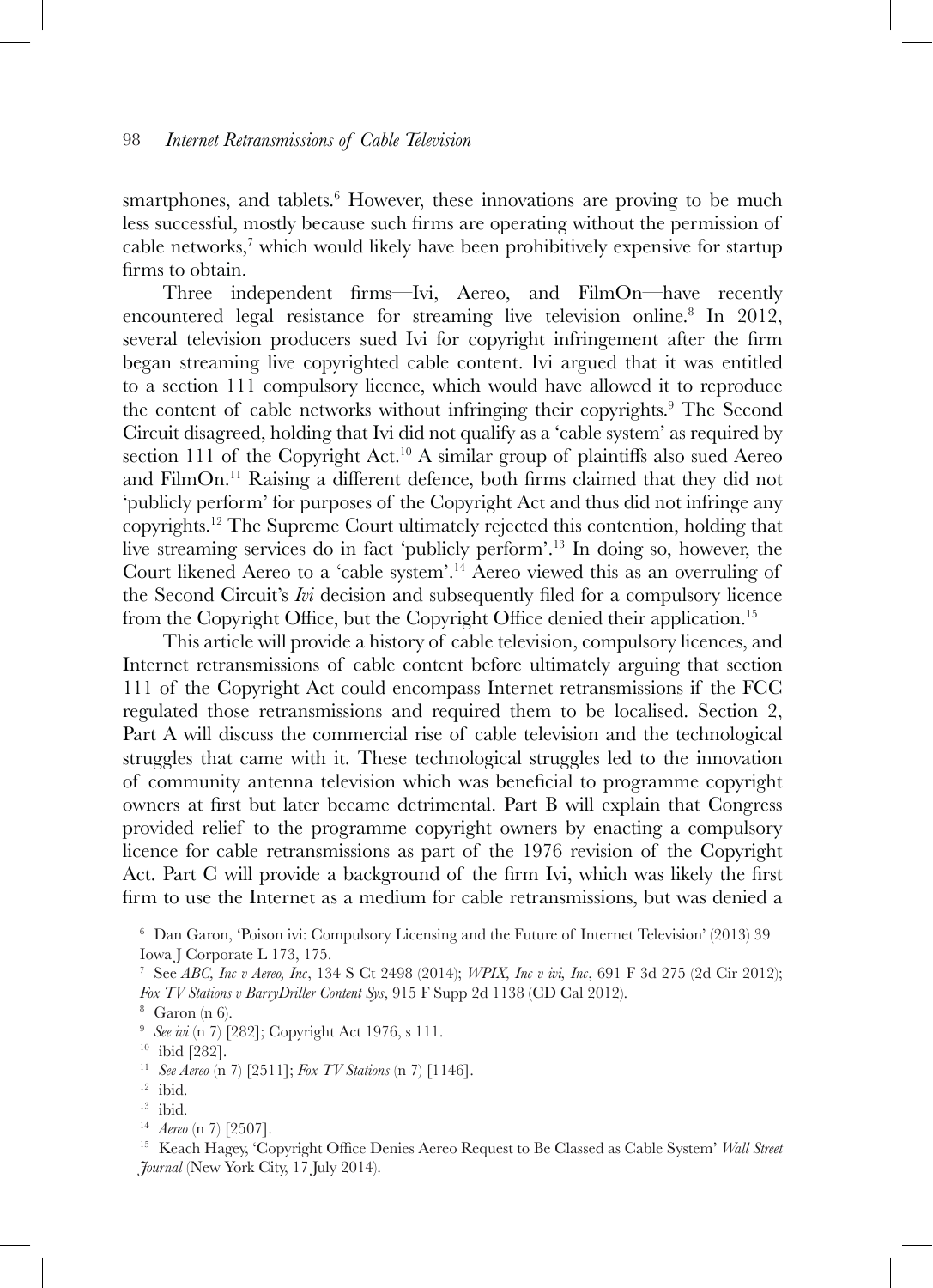compulsory licence. Part D will describe a similar firm, Aereo, which also made secondary retransmissions of cable content on the Internet but did so on the assumption that it did not publicly perform. Part D will also describe Aereo's quest for a compulsory licence.

Finally, Section 3 will analyse Aereo's argument that it was entitled to a section 111 compulsory licence and propose an FCC regulatory framework that would bring Internet retransmissions within the realm of section 111. Part A will analyse the specific merits of Aereo's claims and ultimately reject them. Aereo was not compliant with section 111 because the FCC does not regulate it and because Internet retransmissions are not localised. Part B will then argue that a new FCC regulation could kill two birds with one stone: the FCC could choose to regulate Internet retransmissions and, in doing so, require that those retransmissions be localised utilising geolocation software, solving both of the compatibility issues between Internet retransmissions and section 111.

# 2. A History of Cable Television, Compulsory Licences, and Streaming Cable Content

Copyright law does not require secondary cable transmitters to negotiate with each copyright holder in the content they transmit.16 For a statutory fee, the Copyright Office grants them a compulsory licence instead.<sup>17</sup> The concept of secondary transmissions dates back almost as far as cable television itself and an understanding of this history,<sup>18</sup> along with the history of compulsory licences and streaming cable content via the Internet, is necessary to understand why Internet retransmissions are not eligible for a compulsory licence in their current form, and what it would take to make them eligible. Part A will discuss the history of cable television and the technological inadequacies that came with it. Those inadequacies ultimately led to Congress' enactment of section 111, which will be discussed in Part B. Parts C and D will discuss two important pieces of litigation relating to Internet retransmissions of cable content.

#### *A. The History of Broadcast Television and Cable Systems*

Cable television first gained commercial success in the 1950s.19 However, cable signals were originally weak, and many homes received poor reception or no reception at all.20 Cable owners solved this problem by inventing the community

<sup>16</sup> Copyright Act (n 9) s 111.

 $17$  ibid.

 $18$  Garon (n 6).

<sup>19</sup> Fred H Cate, 'Cable Television and the Compulsory License' (1990) 42 Federal

Communications LJ 191, 193.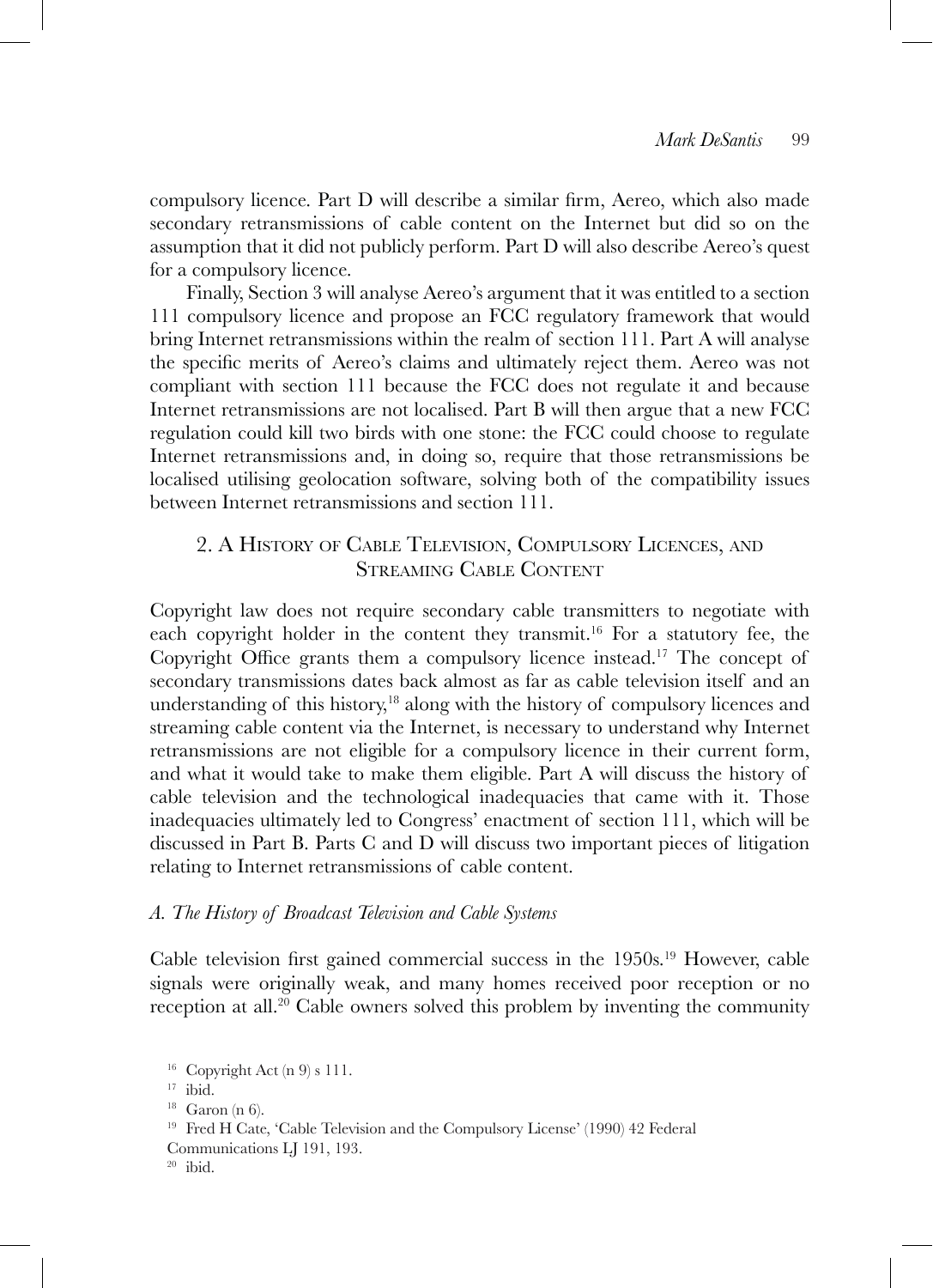antenna television (CATV).<sup>21</sup> Under CATV, a community shared one large antenna, which picked up signals more clearly from local television broadcast stations, and individual users would connect to this large antenna with a coaxial cable.22 Initially, both television broadcasters and copyright owners encouraged this practice; an increased viewer base meant higher advertising prices and royalty fees.23 However, technology eventually improved, and with it, the distances the signals could travel increased. As a result, broadcast networks lost their local market monopolies.24

The advent of colour television worsened matters. Signal interference resulting from tall buildings in urban areas hardly affected black and white television, but the effect was noticeable with colour television.<sup>25</sup> In addition, cable operators began broadcasting their own programmes which were not available on broadcast television.26 Consequently, as viewers began making the switch to cable television copyright owners began losing compensation because the cable operators did not pay them a royalty or licence fee.<sup>27</sup> As a result, copyright owners and the broadcast industry began suing cable systems for copyright infringement, alleging that the retransmissions were 'performances' for purposes of the Copyright Act 1909.28 The Supreme Court disagreed with this contention in *Fortnightly Corp v United Artists Television, Inc* in 1968, ruling in favour of the cable systems.<sup>29</sup> Six years later, the Supreme Court again held that broadcast retransmissions did not infringe copyrights in *Teleprompter Corp v Columbia Broad Sys, Inc*. <sup>30</sup> The copyright owners and the broadcast industry had to seek relief elsewhere.

 $21$  ibid.

 $22$  ibid.

 $^{24}$ ibid.

 $26$  ibid.

 $27$  ibid.

<sup>28</sup> See generally *Fortnightly Corp v United Artists Television, Inc*, 392 US 390, 400–402 (1968); *Teleprompter Corp v Columbia Broad Sys, Inc* 415 US 394, 409 (1974). The right to publicly perform is an exclusive right granted to copyright owners. If the CATVs 'performed' the copyrighted cable content, they were committing copyright infringement. See Copyright Act (n 9) s 106(4), 501(a).

<sup>29</sup> *Fortnightly* (n 28) [400]–[402].

<sup>30</sup> *Teleprompter* (n 28) [409].

<sup>&</sup>lt;sup>23</sup> Garon (n 6) 180.

 $25$  Cate (n 20) 195.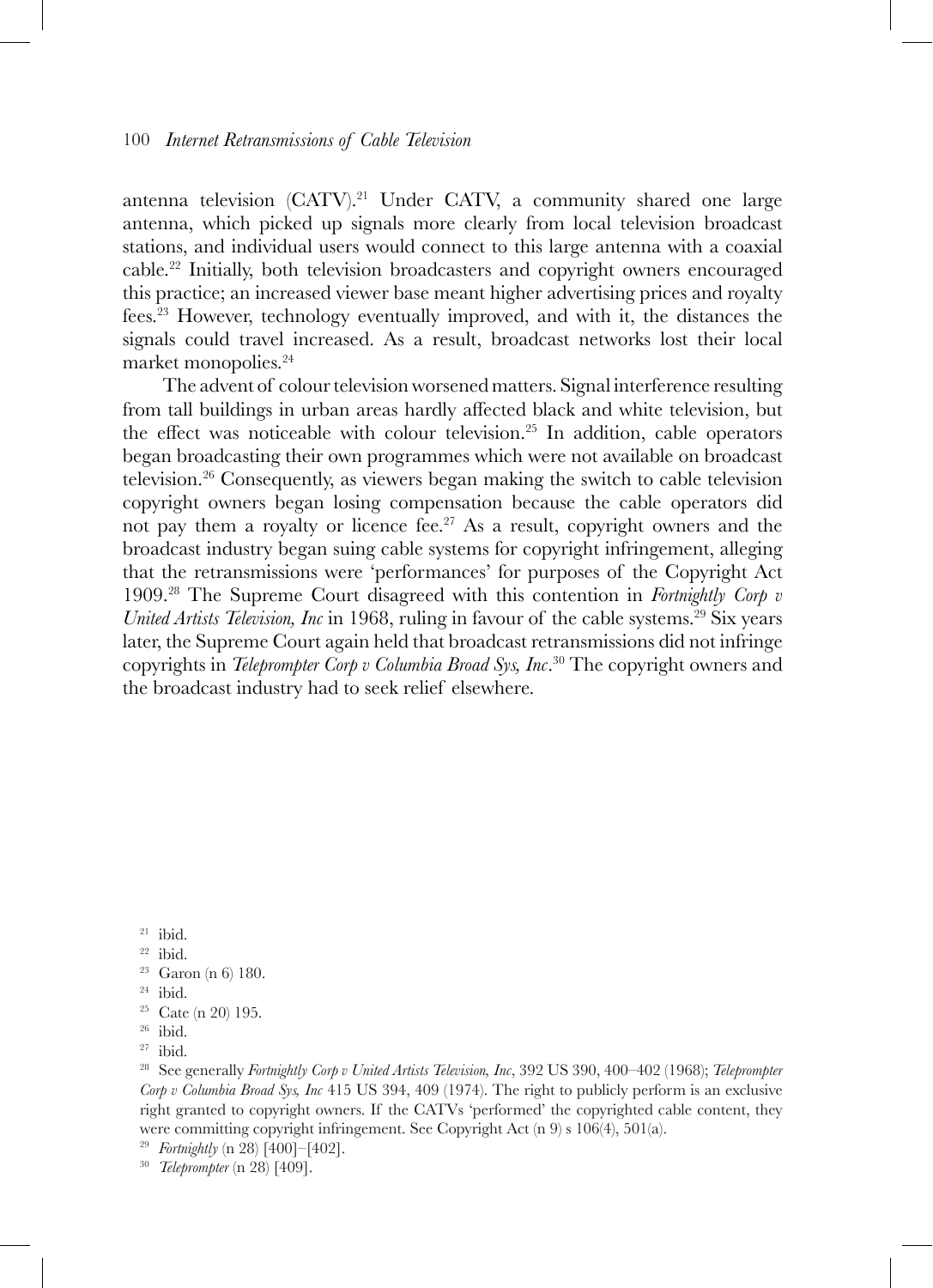#### *B. Congress Enacts a Compulsory Licence*

Congress responded swiftly to *Fortnightly* and *Teleprompter* in its 1976 revision of the Copyright Act.31 While the statute already defined 'public performance', Congress added to it as follows:

> To perform or display a work 'publicly' means…to *transmit* or otherwise communicate a performance or display of the work... to the public, by means of any device or process, whether the members of the public capable of receiving the performance or display receive it in the same place or in separate places and at the same time or at different times.<sup>32</sup>

These changes directly brought cable retransmissions within the definition of a 'public performance', thus effectively overruling *Fortnightly* and *Teleprompter*. But Congress did not stop there: the 1976 revision to the Copyright Act also created a compulsory licence for the same cable retransmissions they brought into the realm of 'public performances'.33 A compulsory licence requires cable operators to pay a statutory royalty to the Copyright Office, as opposed to negotiating a royalty with each copyright holder.<sup>34</sup> The Copyright Office then disburses the royalties to the copyright holders.35 This compulsory licence applies exclusively to retransmissions that meet the definition of a 'cable system'. The Copyright Act defines a 'cable system' as a facility that 'receives signals transmitted or programmes broadcast by one or more television broadcast stations licensed by the Federal Communications Commission, and makes secondary transmissions of such signals or programs by wires, cables, microwave, or other communications channels to subscribing members of the public who pay for such service.<sup>356</sup>

The Act also specifies requirements with which each cable system must comply. Cable systems must make an annual 'Statement of Account' setting out the number of rebroadcasts they make.<sup>37</sup> They also may not modify the transmissions in any way.38 Finally, the cable systems must adhere to all FCC regulations.39 To date, the Copyright Act has added two additional compulsory licences, both of which are for satellite carriers.<sup>40</sup> The two additional licences were a response to

- <sup>31</sup> Copyright Act (n 9) s 101.
- <sup>32</sup> ibid (emphasis added).
- 
- <sup>33</sup> ibid.<br><sup>34</sup> Copyright Act (n 9) s 111.
- <sup>35</sup> ibid.
- <sup>36</sup> ibid.
- <sup>37</sup> ibid.
- <sup>38</sup> ibid.
- <sup>39</sup> ibid.
- $40$  Copyright Act (n 9) ss 119, 122.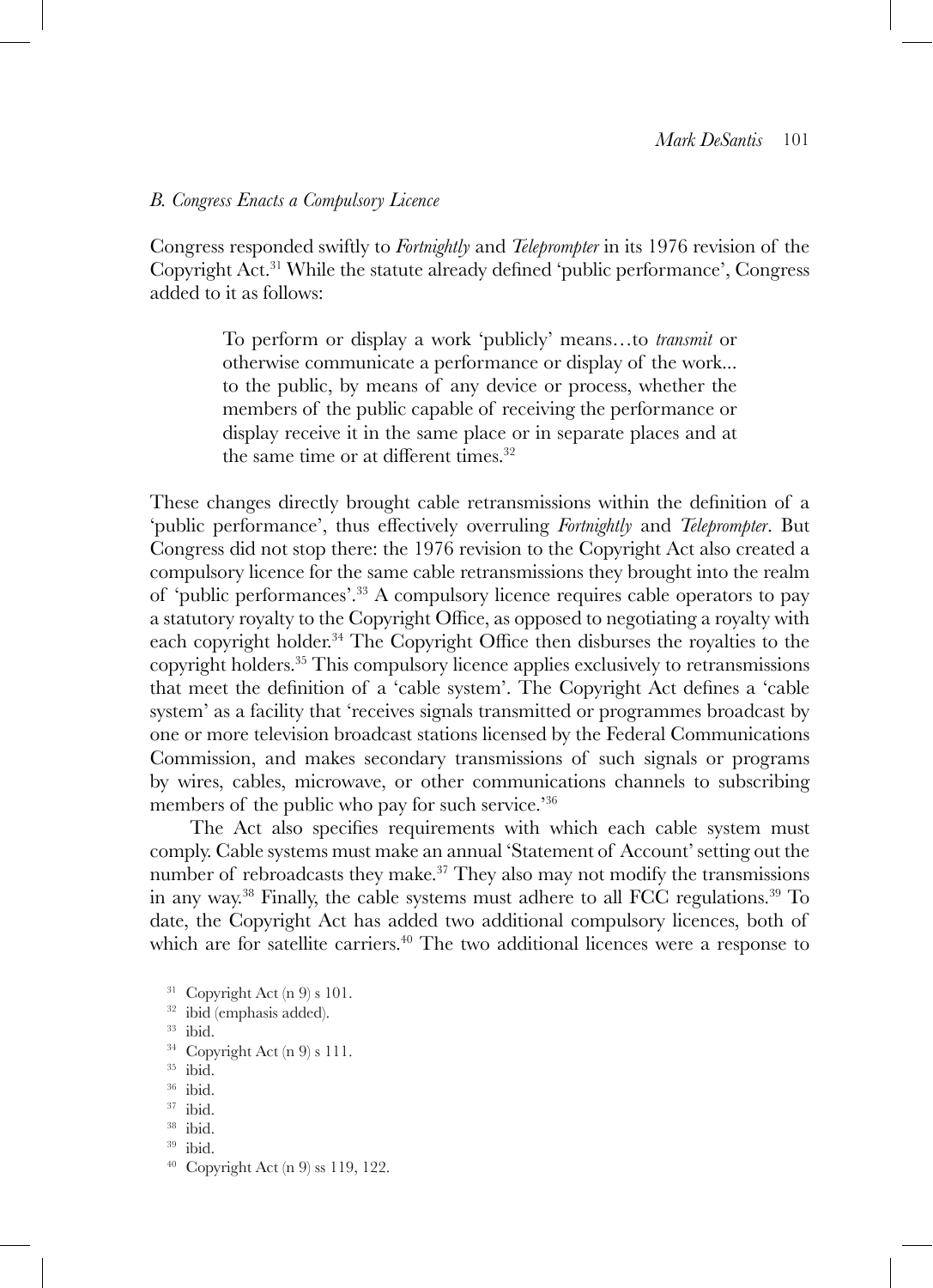the development of a new medium, satellite, for viewing cable content. However, Congress has yet to respond to a more recent development of a cable viewing medium: the Internet. As the Internet grew in popularity, so too did the demand for viewing cable content via the Internet. One of the first firms to stream live cable content over the Internet was called Ivi.

#### *C. WPIX, Inc v IVI, Inc*

On September 13, 2010, a firm called Ivi released its 'revolutionary live television application', which it claimed 'enable[s] anyone with an Internet connection' to 'watch live television anywhere in the world, anytime.'41 The launch was the first of its kind.42 By downloading an app on Ivi's website, users could start with a free 30 day trial and stream the broadcasts of major networks such as ABC, NBC, CBS, and Fox.43 Essentially, Ivi's premise was that it brought television to the Internet while other firms focused on bringing the Internet to television.<sup>44</sup> Ivi also allowed its users to 'cut the cord'.45 Indeed, Ivi brought users a significant advantage over traditional television: users could watch anything a network's affiliates in New York, Los Angeles, Chicago, or Seattle were currently streaming.<sup>46</sup> Traditional television limits viewers to watching only broadcasts from local stations.47 Ivi did not obtain the consent of any of the broadcasters it streamed.<sup>48</sup>

The broadcasters' response was swift. They sent several cease and desist letters to Ivi, to which Ivi was not responsive.<sup>49</sup> About two weeks after Ivi's launch, the broadcasters brought suit in federal court in the Southern District of New York seeking, among other things, a preliminary injunction.<sup>50</sup> Distributors of non-commercial education programmes, Major League Baseball, top motion picture studios and individual broadcast television stations joined the broadcasters as plaintiffs.<sup>51</sup> The plaintiffs contended that Ivi's streaming service was an unsanctioned 'public performance' of their copyrighted works.<sup>52</sup> Section 106 of the Copyright Act gives a copyright owner several exclusive rights, including

 $42$  ibid.

- <sup>49</sup> ibid.
- <sup>50</sup> ibid.
- <sup>51</sup> ibid.
- $52$  ibid.

<sup>&</sup>lt;sup>41</sup> Hal Bringman, 'ivi, Inc. Launches Highly Disruptive Software Delivering Live TV to

the Internet' (*PRWeb*, 13 September 2010) <http://www.prweb.com/releases/2010/09/ prweb4487284.htm> accessed 10 December 2015.

<sup>43</sup> ibid.

<sup>44</sup> ibid.

<sup>45</sup> 'Cutting the cord' refers to the concept of ceasing one's cable subscription in favour of using the Internet to view cable content.

<sup>46</sup> *WPIX, Inc v ivi, Inc*, 765 F Supp 2d 594, 599 (SDNY 2011) affd 691 F 3d 275 (2d Cir 2012).

<sup>48</sup> ibid.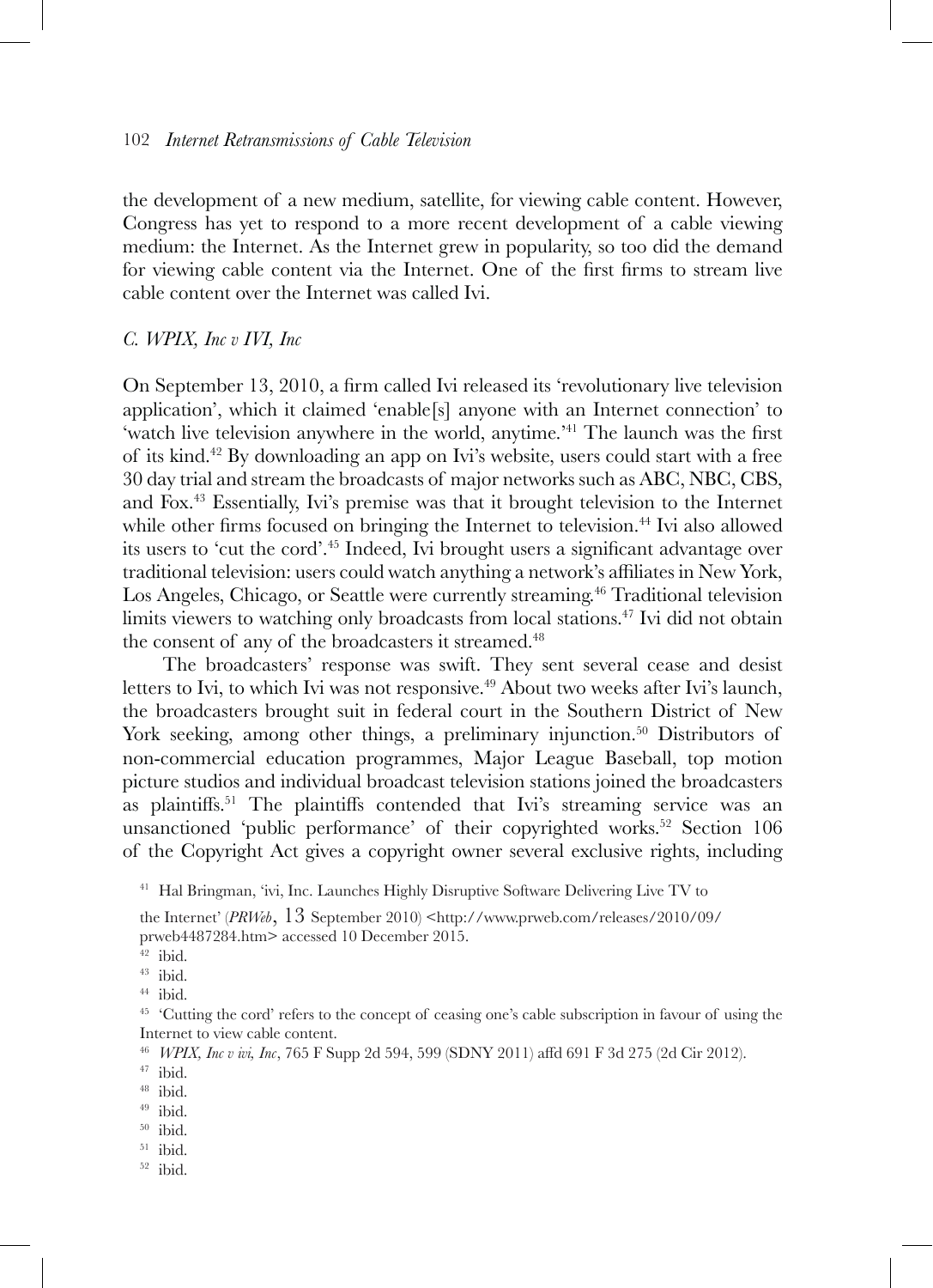the right to publicly perform their work.53 The violation of any of the section 106 exclusive rights constitutes copyright infringement.54 Ivi argued that it fit within the statutory definition of 'cable system' as provided by section 111 of the Copyright Act.55 It made this argument by pointing out that its facility was located in the United States and received signals transmitted by broadcast stations for a secondary transmission.<sup>56</sup> While conceding that they did not comply with the 'rules, regulations, or authorizations of the Federal Communications Commission' as required by section 111 of the Copyright Act,<sup>57</sup> Ivi contended that its transmissions were permissible because the FCC does not, in fact, regulate the Internet.<sup>58</sup>

The District Court disagreed, noting that no technology had ever been allowed to take advantage of section 111's compulsory licence without complying with the rules and regulations of the FCC.<sup>59</sup> The Court buttressed its conclusion by looking to the legislative history of section 111 and taking into account practical considerations. Specifically, the Court found it significant that Congress understood the cable system to be a 'highly localized medium', which the Internet is not, and that Ivi refused to comply with the rules and regulations of the  $FCC<sup>60</sup>$  In addition, the Court granted Skidmore deference to the Copyright Office's interpretation of section  $111<sup>61</sup>$  and reviewed several pieces of evidence that suggested that the Copyright Office disapproved of granting compulsory licences for Internet retransmissions.62 Under Skidmore deference, a Court gives weight to an agency's determinations to the extent that the agency's judgment is persuasive.63 The Copyright Office, like the Court, found the reach of an Internet retransmission to be too broad, and not 'localized' in the sense that Congress intended.<sup>64</sup> Ivi made one final argument: they should be included as a 'cable system' under section 111 due to the broadness of the statute's definition of a 'cable system'.65 Once

- 
- 
- <sup>53</sup> Copyright Act (n 9) s 106. 54 ibid (n 9) s 501(a). 55 *ivi* (lower court) (n 46) [599].
- <sup>56</sup> Memorandum in Support of Motion to Stay Preliminary Injunction Pending Appeal, *WPIX, Inc v ivi, Inc*, 765 F Supp 2d 594 (SDNY 2011) (Docket No 10 Civ 7415 (NRB)).
- <sup>57</sup> Copyright Act (n 9) s 111(b)(2); *ivi* (lower court) (n 46) [599].
- 
- $^{59}$ ibid [602]. This held that Ivi is not a cable system under section 111 of the Copyright Act.  $^{60}$  ibid [604].
- 
- $61$  ibid [605].

<sup>62</sup> ibid [609]–[610] (quoting US Copyright Office, *A Review of the Copyright Licensing Regimes Covering Retransmission of Broadcast Signals* 97 (1997)).

<sup>63</sup> *Skidmore v Swift & Co*, 323 US 134, 137 (1944).

<sup>64</sup> *ivi* (lower court) (n 46) [609]–[610] (quoting US Copyright Office, *A Review of the Copyright Licensing Regimes Covering Retransmission of Broadcast Signals* 97 (1997)).

<sup>65</sup> ibid [616]. Ivi relied solely on the first part of the definition, which states that a cable system is a 'facility, located in any state…that in whole or in part receives signals transmitted or programs broadcast...and makes secondary transmissions of such signals or programs by wires, cables, microwave, or other communications for channels to subscribing members of the public who pay for such service' (quoting Copyright Act  $(n 8)$  s  $111(f)(3)$ ).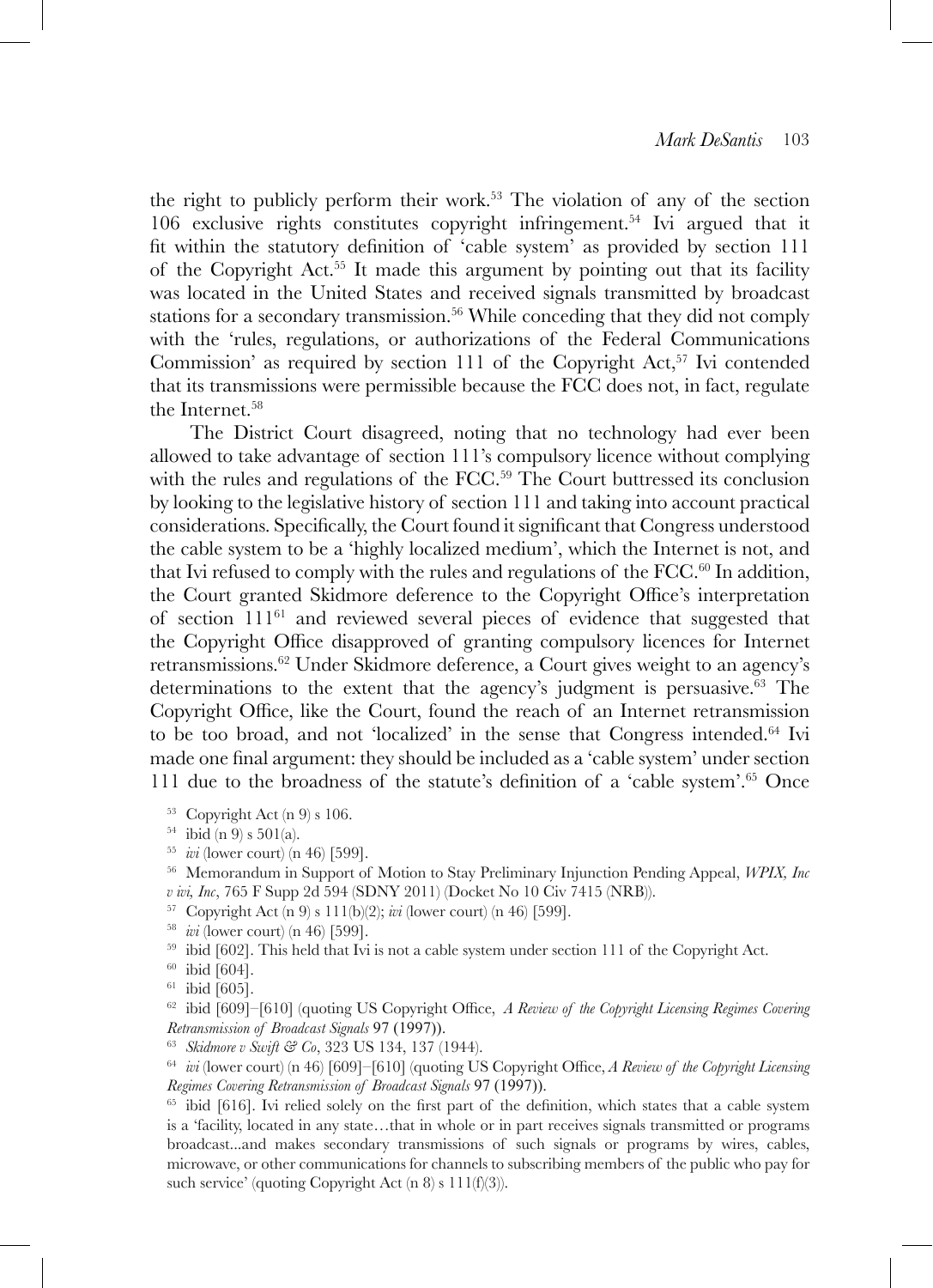again, the Court was not persuaded. It noted that Ivi's interpretation neglected the second sentence of section 111(f)(3), which refers to 'headends' and 'contiguous communities', two concepts not present in Ivi's technology.<sup>66</sup> Accordingly, the Court held that Ivi was not likely to succeed on the merits of its case and ultimately granted the plaintiffs a preliminary injunction.<sup>67</sup>

Shortly thereafter, Ivi appealed to the Court of Appeals for the Second Circuit.68 In deciding the issue of a preliminary injunction and the plaintiffs' likelihood of success on the merits of their case, the Court of Appeals focused solely on the Copyright Office's interpretation of section 111.69 Unlike the District Court, the Court of Appeals gave the Copyright Office Chevron deference, which is stronger than the Skidmore deference the District Court granted.<sup>70</sup> At Chevron step one, the Court inquires whether Congress directly spoke to the issue at hand.<sup>71</sup> If Congress did not directly speak to the issue, the Court proceeds to step two, asking whether an agency's interpretation is 'permissible'.72 At Chevron step one, the Court determined that the statutory text of section 111 was ambiguous as to whether an Internet retransmission is eligible for a compulsory licence and accordingly proceeded to step two.73 The 'thoroughness' and 'validity' of the Copyright Office's reasoning in interpreting section 111 was sufficient for the Court.74 The Court also held that the legislative history of section 111 revealed that Congress did not intend for Internet retransmissions to be eligible for a compulsory licence.75 For those reasons, the Court deemed the Copyright Office's interpretation that section 111's definition of 'cable system' did not encompass internet providers to be permissible.76 Ivi lost its legal battle, but it was not the last Internet company to fight for the right to retransmit live streaming cable online.

<sup>66</sup> ibid [616]. A headend is the point at which cable signals are monitored and processed before being distributed. Contiguous communities are neighboring areas controlled by one headend.

- <sup>67</sup> ibid [617]–[622].
- <sup>68</sup> *Ivi* (n 7) [278].
- <sup>69</sup> *See generally* ibid.
- <sup>70</sup> ibid (n 7) [279].

<sup>71</sup> *Chevron USA, Inc v Natural Resources Defense Council, Inc*, 467 US 837 (1984).

<sup>73</sup> *ivi* (n 7) [280]. The Court of Appeals thought 'facility' was ambiguous and doubted that the Internet qualified as such.

<sup>74</sup> The weight a court gives to an agency's interpretation of a statute 'depend[s] upon the thoroughness evident in its consideration, the validity of its reasoning, its consistency with earlier and later pronouncements, and all those factors which give it power to persuade.' *United States v Mead Corp*, 533 US 218, 228 (quoting *Skidmore v Swift & Co*, 323 US 134, 140 (1944)).

 $^{72}\,$ ibid.

<sup>75</sup> *ivi* (n 7) [280].

<sup>76</sup> ibid [284]–[285] (citing *Chevron* [837]; Copyright Act (n 9) s 111).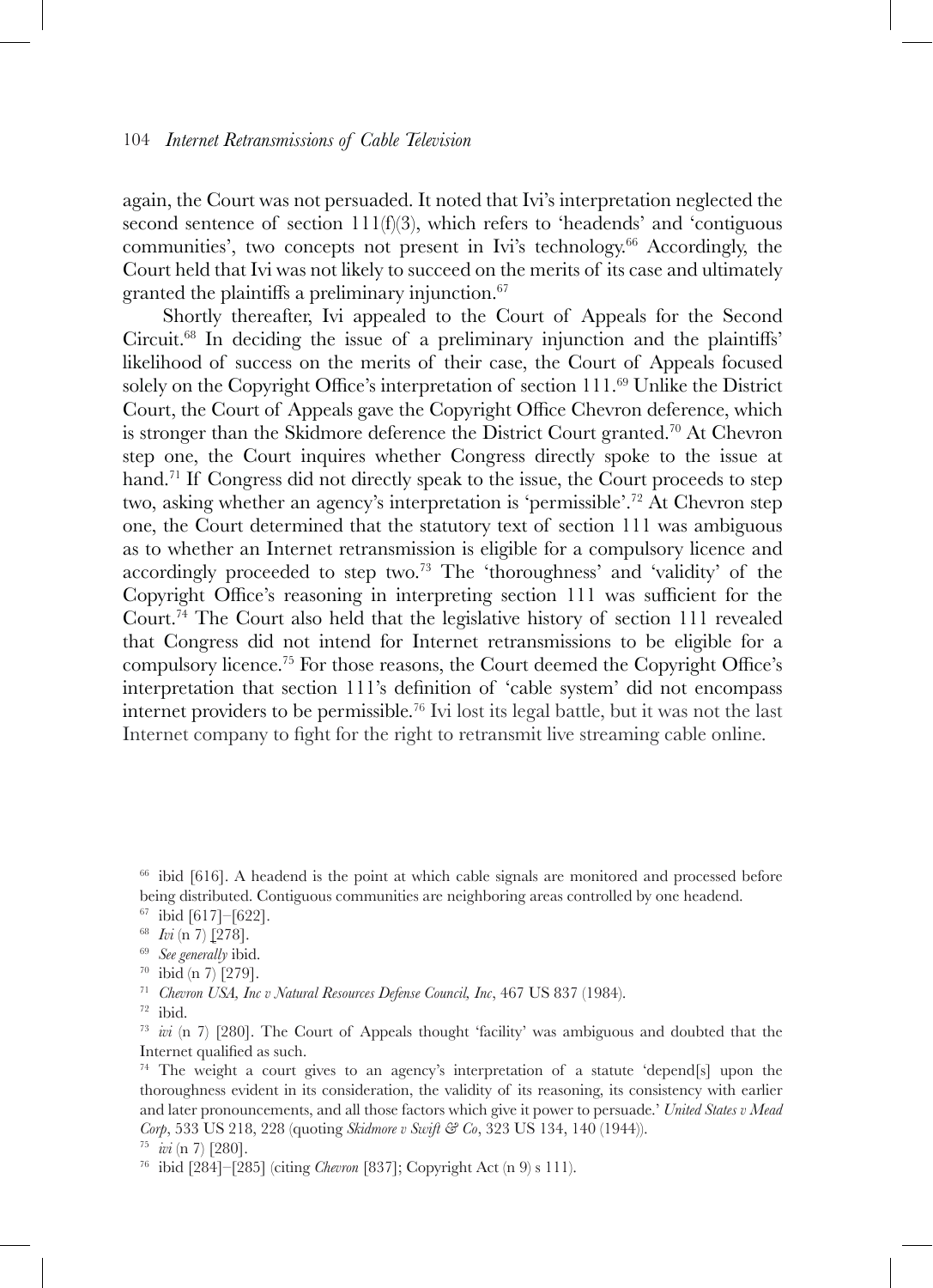#### *D. ABC, Inc v Aereo, Inc*

Like Ivi, a firm called Aereo, Inc ('Aereo') also tried its hand at streaming the live broadcasts of copyrighted television programmes.<sup>77</sup> Aereo operated differently: for each of its users, it allocated one antenna the size of a dime and one transcoder that in turn transmitted copyrighted content at the user's request.78 When a viewer chose content to stream, an antenna server operated by Aereo sent a 'tune request' directing the viewer's antenna to tune into a specified broadband frequency correlated with the desired broadcast.<sup>79</sup> In addition, Aereo gave its viewers the option to watch *or record* the content they streamed.<sup>80</sup> When a viewer watched content, they also had the option to pause or rewind the content.<sup>81</sup> In this respect, Aereo was similar to the digital video recorders (DVR) that cable providers offered, except that it operated via computers, laptops and mobile devices.<sup>82</sup> When a viewer chose to record the content, Aereo saved the stream to a permanent hard disk the viewer could later access, which it did not do when the viewer only chose to watch the content.  $^{83}$ 

On March 1, 2012, a similar group of copyright holders as those in *Ivi* brought a claim against Aereo in the District Court for the Southern District of New York and moved for an injunction to prevent Aereo from allowing its users to stream live broadcasts.84 Relying on a Second Circuit case, *Cartoon Network, LP v CSC Holdings, Inc* (*Cablevision*), Aereo contended that it was not in violation of copyright law.85 *Cablevision* involved a dispute over an RS-DVR system that allowed users to record cable programming on a hard drive system that Cablevision operated at a remote location, much as Aereo operated its recording mechanism at a remote location.86 In *Cablevision*, the Second Circuit held that the video streams of DVRs were not 'public performances' for purposes of the Copyright Act's Transmit Clause because only one person received each transmission.87 The District Court in the Aereo litigation concluded that the two cases were indistinguishable, and thus denied the injunction.<sup>88</sup>

- <sup>86</sup> ibid (citing *Cablevision* [124]).
- <sup>87</sup> *Cablevision* [137].

<sup>77</sup> *ABC v Aereo, Inc*, 874 F Supp 2d 373, 377 (SDNY 2012); revd *ABC, Inc v Aereo, Inc*, 134 S Ct 2498 (2014).

<sup>78</sup> ibid [379]. Unlike the CATV system, which led to the creation of statutory licenses, Aereo users did not share a satellite; one was allocated to each user.

<sup>79</sup> ibid [378].

<sup>80</sup> ibid [377].

<sup>81</sup> ibid.

<sup>82</sup> ibid.

<sup>84</sup> ibid [376]; Garon (n 6) 192.

<sup>85</sup> *Aereo* (n 77) [373].

<sup>88</sup> *Aereo* (n 77) [405].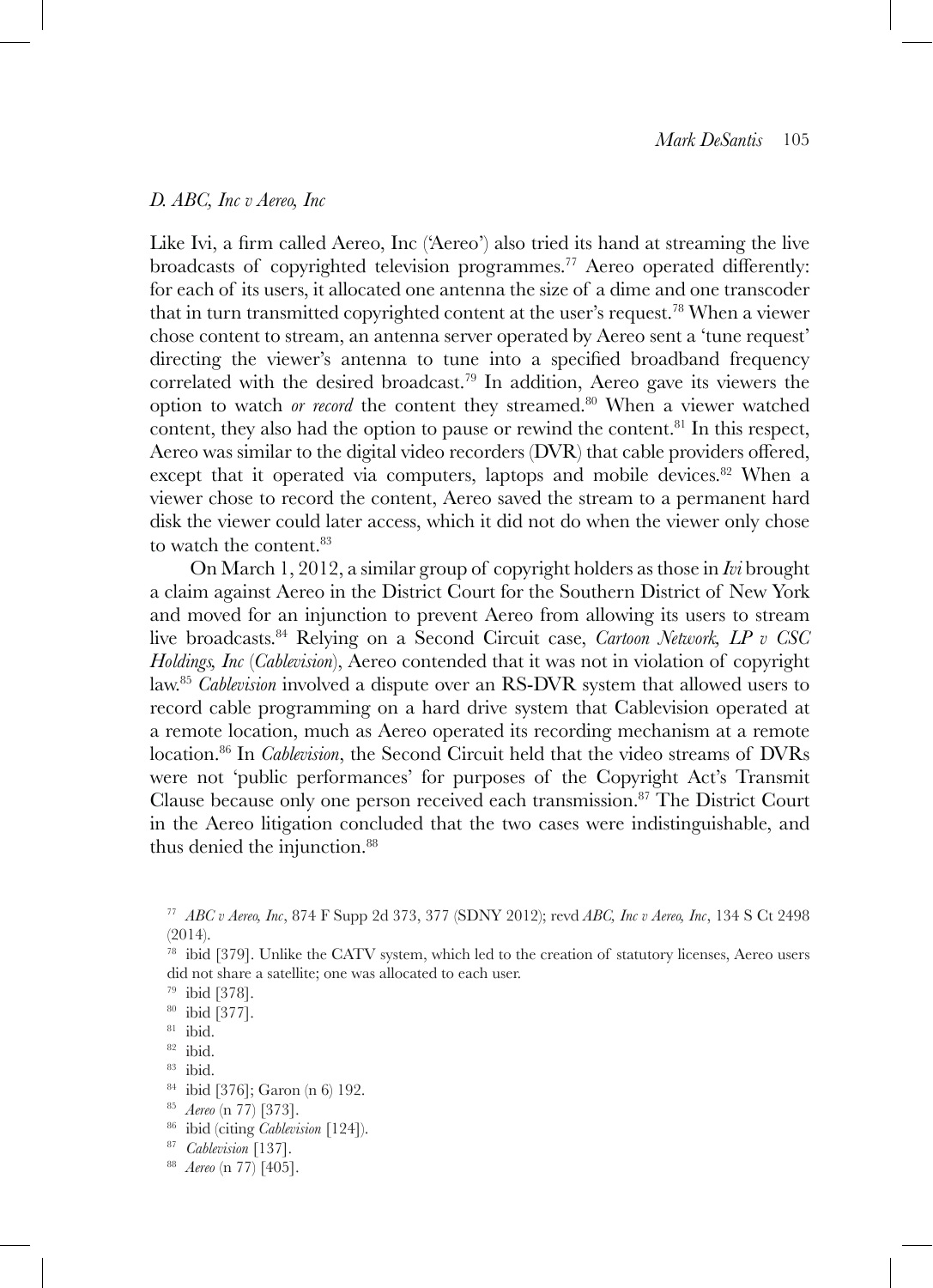The plaintiffs appealed to the Court of Appeals for the Second Circuit on November 30, 2012, which reviewed the District Court's denial of a preliminary injunction for abuse of discretion.89 The Second Circuit affirmed the lower court's holding. The Court first interpreted *Cablevision* and identified four guideposts relevant to Aereo.<sup>90</sup> First, if the public is capable of receiving a transmission, that transmission is a public performance.<sup>91</sup> However, if only one person is capable of receiving a transmission, it is not a public performance.<sup>92</sup> The second guidepost was a corollary of the first: courts cannot aggregate private transmissions and call them public performances, except as provided for in the third guidepost.<sup>93</sup> According to the third guidepost, courts should aggregate private transmissions when private transmissions all result from the same copy of the work.94 If the aggregated transmissions from that single copy enable public viewing, that transmission is a *public* performance.95 Finally, courts should give weight to factors that limit a potential audience for the purposes of the Transmit Clause. With these guideposts in place, the Second Circuit applied *Cablevision* to the facts before them.96 It found the two cases to be indistinguishable: the RS-DVR system in *Cablevision* created unique copies of the programme a user wished to record, and the transmission was also generated from that unique copy.<sup>97</sup> Aereo's transmissions were unique copies transmitted at the user's request while the programmes were still on broadcast television.98 The Second Circuit held Aereo's streaming did not constitute a public performance and upheld the District Court's denial of a preliminary injunction.99

The Supreme Court granted certiorari in the case to address two questions: whether Aereo 'performed' at all and, if so, whether Aereo performed publicly.<sup>100</sup> The Court answered the first question in the affirmative, reasoning that both Aereo and the viewer of a television programme 'performed' when they used Aereo's streaming service.101 The Court next turned to the issue of whether Aereo's performance was public.<sup>102</sup> Aereo argued that the performance was not public, since each antenna was allocated to just one subscriber and thus only one subscriber had the ability to view each transmission.<sup>103</sup> The Supreme Court was

- $90$  ibid.
- <sup>91</sup> ibid [689].
- $92$  ibid.
- <sup>93</sup> ibid.
- <sup>94</sup> ibid.
- <sup>95</sup> ibid.
- <sup>96</sup> ibid [689]–[694].
- <sup>97</sup> ibid (citing *Cablevision* [124]).
- <sup>98</sup> ibid [696].
- <sup>99</sup> ibid (citing *Cablevision* [124]).
- <sup>100</sup> *ABC, Inc v Aereo, Inc* (n 89) [2504].
- $101$  ibid [2506]-[2508].
- <sup>102</sup> ibid [2509].
- <sup>103</sup> ibid [2508].

<sup>89</sup> *WNET v Aereo, Inc*, 712 F 3d 676 (2d Cir 2012); revd *ABC, Inc v Aereo, Inc*, 134 S Ct 2498 (2014).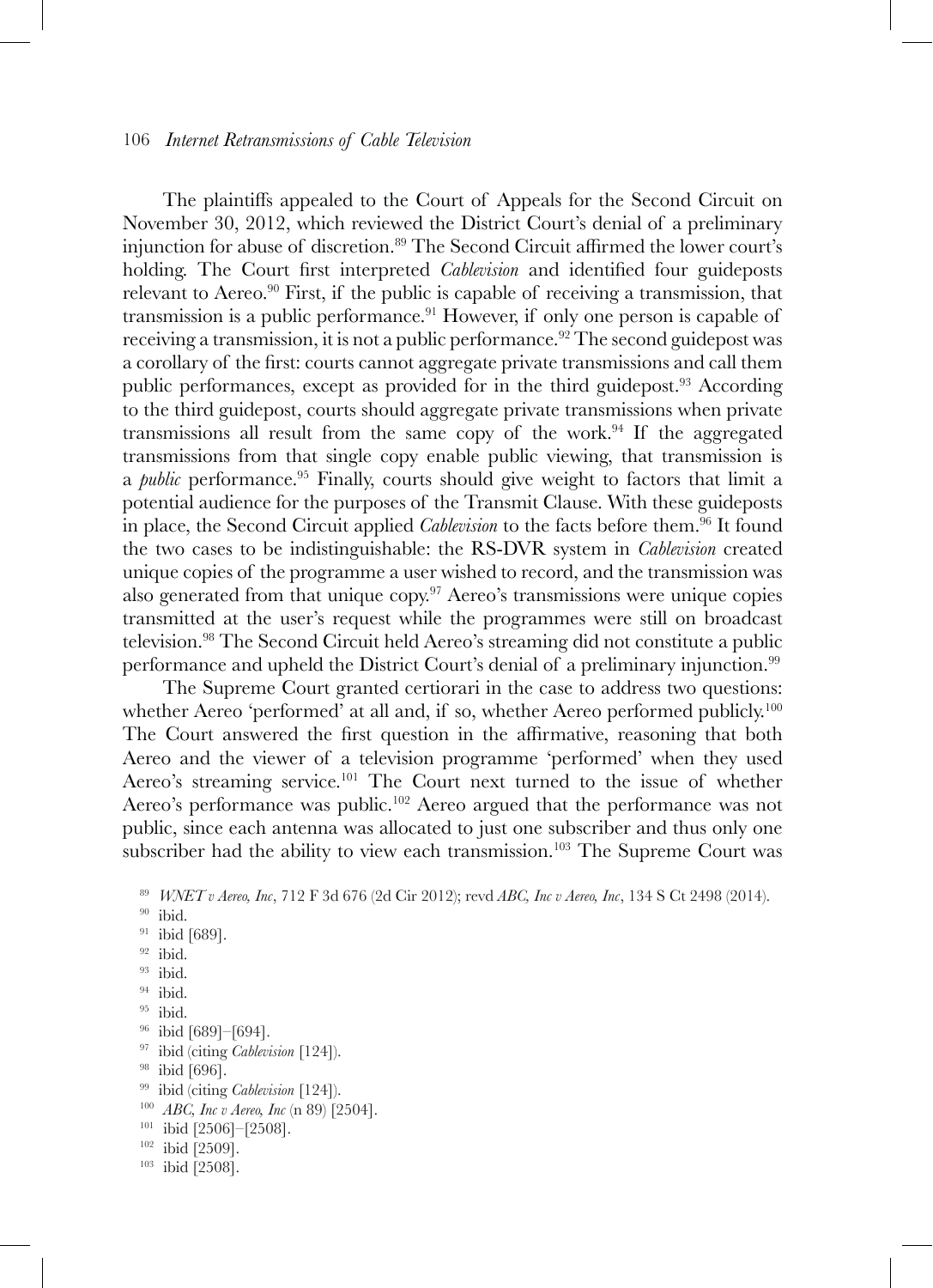not convinced. In terms of Congress' regulatory objectives, the technological differences between Aereo and a cable provider were irrelevant.<sup>104</sup> These 'behindthe-scenes' mechanics did not change Aereo's commercial objective.105 The Court concluded that Aereo did indeed perform publicly.106 Justice Stephen Breyer's opinion analogised Aereo to a cable system and he considered Aereo's practice highly similar to the CATV systems in *Fortnightly* and *Teleprompter*. 107 Accordingly, the Supreme Court reversed the Second Circuit's decision and ruled that Aereo was infringing numerous copyrights.<sup>108</sup>

Aereo may not have gotten the ruling it wanted from the Supreme Court, but it was pleased with the Supreme Court's analogy of its service to a cable system.109 Since cable systems are generally entitled to a compulsory licence,110 Aereo sent a cheque for \$5,310.74 to the Copyright Office in hopes of obtaining a compulsory licence which would make the Supreme Court's ruling that it 'publicly perform[ed]'  $irrelevant.<sup>111</sup>$  The Copyright Office, however, did not accept Aereo's money.<sup>112</sup> They cited *Ivi* and refused to grant Aereo a compulsory licence.<sup>113</sup> Dissatisfied with the Copyright Office's ruling, Aereo decided to attempt litigation one more time and brought suit in the District Court for the Southern District of New York, contending that the plaintiffs from its recent Supreme Court case were not entitled to a preliminary injunction despite their victory.114 This contention was based on the new affirmative defence that Aereo was entitled to a compulsory licence because Justice Breyer's opinion essentially overruled the *Fortnightly* and *Teleprompter* decisions.115 The Court disagreed, reasoning that Aereo's similarity to a cable system did not necessarily entitle it to the compulsory licence granted to genuine cable systems under section  $111^{116}$  In addition, the Supreme Court never addressed the issue of compulsory licences when deciding *Aereo*, a void which *Ivi* seemingly filled.<sup>117</sup> For those reasons, the Court granted the plaintiffs an injunction.<sup>118</sup>

 $104$  ibid.

- <sup>105</sup> ibid [2509].
- <sup>106</sup> ibid [2511].
- <sup>107</sup> ibid.
- <sup>108</sup> ibid.
- <sup>109</sup> Hagey (n 15).
- $110$  Copyright Act (n 9) s 111.
- $111$  ibid; Hagey (n 15).

<sup>112</sup> ibid.

<sup>113</sup> Letter from Jacqueline C Charlesworth, General Counsel and Associate Register of Copyrights, to Matthew Calabro, Aereo, Inc (July 16, 2014).

<sup>114</sup> *ABC v Aereo, Inc,* 2014 US Dist LEXIS 150555 (SDNY Oct 23, 2014).

- <sup>116</sup> ibid.
- <sup>117</sup> ibid.
- <sup>118</sup> ibid.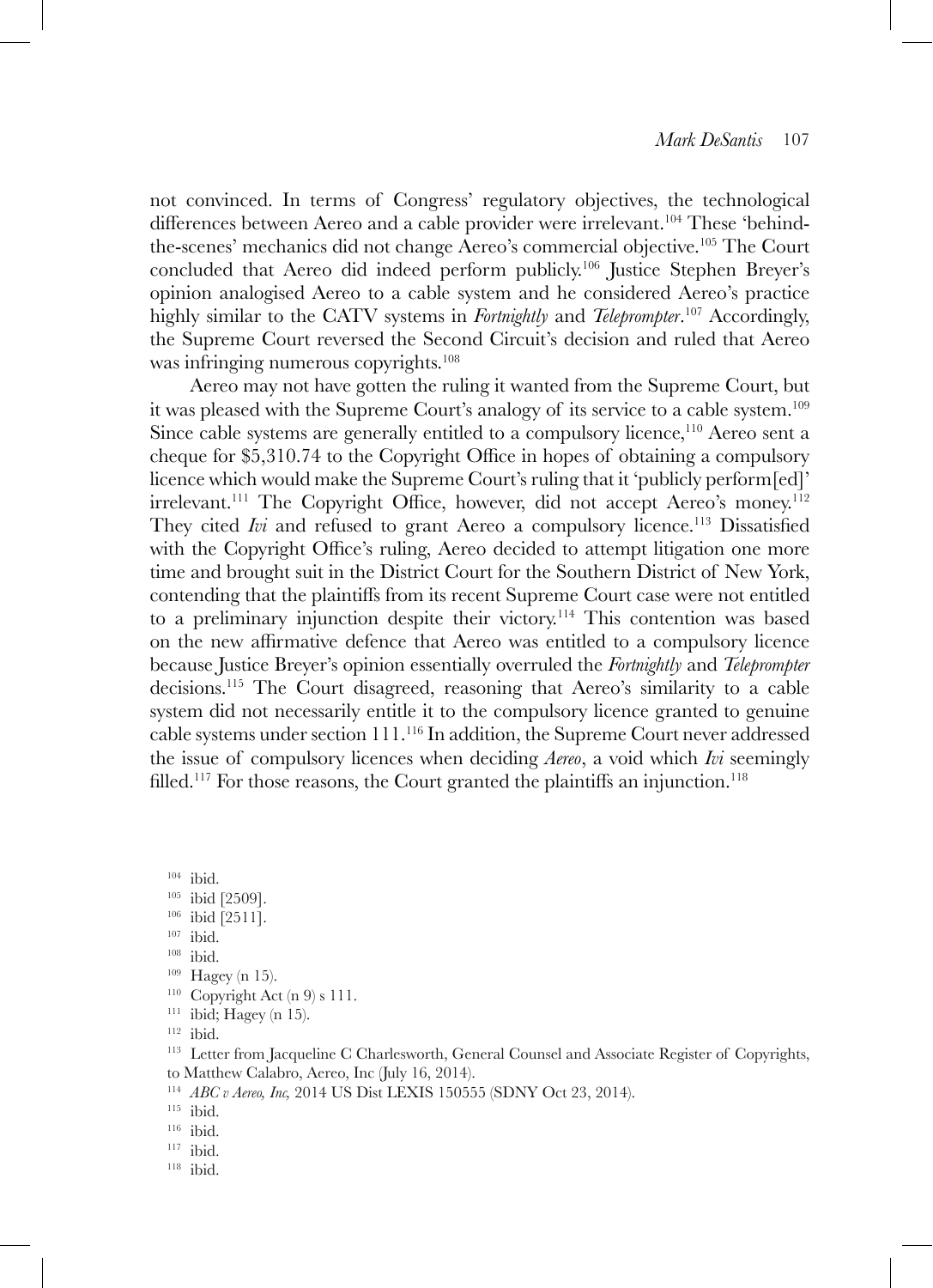Aereo's fight was seemingly still not over after losing in the District Court on remand. On October 28, 2014, FCC Chairman Tom Wheeler posted to the Official FCC Blog that the FCC would consider enacting rules to regulate Internet retransmissions such as Aereo.<sup>119</sup> According to Wheeler's post, the FCC wants to open access to cable programmes for Internet video services.120 Wheeler compared the up-and-coming technology to that of satellites when satellites first transmitted television content.121 He felt that new rules could spur competition and that the Internet as a medium could allow consumers to purchase smaller cable packages.<sup>122</sup> Judging from Wheeler's post, the FCC appears enthusiastic about enacting new rules, and their creation may be imminent.

 Ultimately, Aereo was unable to overcome its legal issues. It filed for bankruptcy on November 20, 2014.123 Its Chapter 11 filing marked the end of the legal and financial troubles that had defined the company for the past year.124 New FCC rules may be too late for Aereo, but they could potentially pave the way for similar firms to gain access to a section 111 compulsory licence. It is therefore essential to examine whether future Internet retransmissions of cable content could ever be eligible for a section 111 compulsory licence.

# 3. Aereo's Claims Under Section 111 and the Future for Internet Retransmissions

Although Aereo is now bankrupt, it is worth analysing the merits of their section 111 claims since those claims were decided by a District Court and the FCC is interested in enacting rules to cater to similar services. In addition, it is likely that Aereo will not be the last firm to experiment with Internet retransmissions of cable content. For example, FilmOn continues to operate and it provides a similar service to that of Aereo.125 Part A of this Section will analyse the merits of Aereo's claims under section 111 and conclude that the District Court rightfully disposed of those claims. Aereo did not comply with section 111 because it did not take certain steps *before* commencing its retransmitting service. Part B will examine whether

<sup>119</sup> Tom Wheeler, 'Tech Transitions, Video, and the Future' (*Official FCC Blog*, 28 October 2014), <http://www.fcc.gov/blog/tech-transitions-video-and-future> accessed 10 December 2014.

 $120$  ibid.

<sup>121</sup> ibid.

 $122$  ibid.

<sup>&</sup>lt;sup>123</sup> Tanya Agrawal and Jonathan Stempel, 'Video streaming service Aereo files for bankruptcy' (*Reuters*, 21 November 2014) <http://www.reuters.com/article/2014/11/21/us-aereo-bankruptcyidUSKCN0J513K20141121> accessed 10 December 2014.

<sup>124</sup> Emily Steel, 'Aereo Concedes Defeat and Files for Bankruptcy' *The New York Times* (New York City, 21 November 2014).

<sup>125</sup> Lisa Shuchman, 'FilmOn Fights On After Aereo Bankruptcy' (*The AM Law Litigation Daily*, 24 November 2014) <http://www.litigationdaily.com/home/ id=1202677363695?mcode=1202617031029&curindex=0&slreturn=20150009090918> accessed 10 December 2014.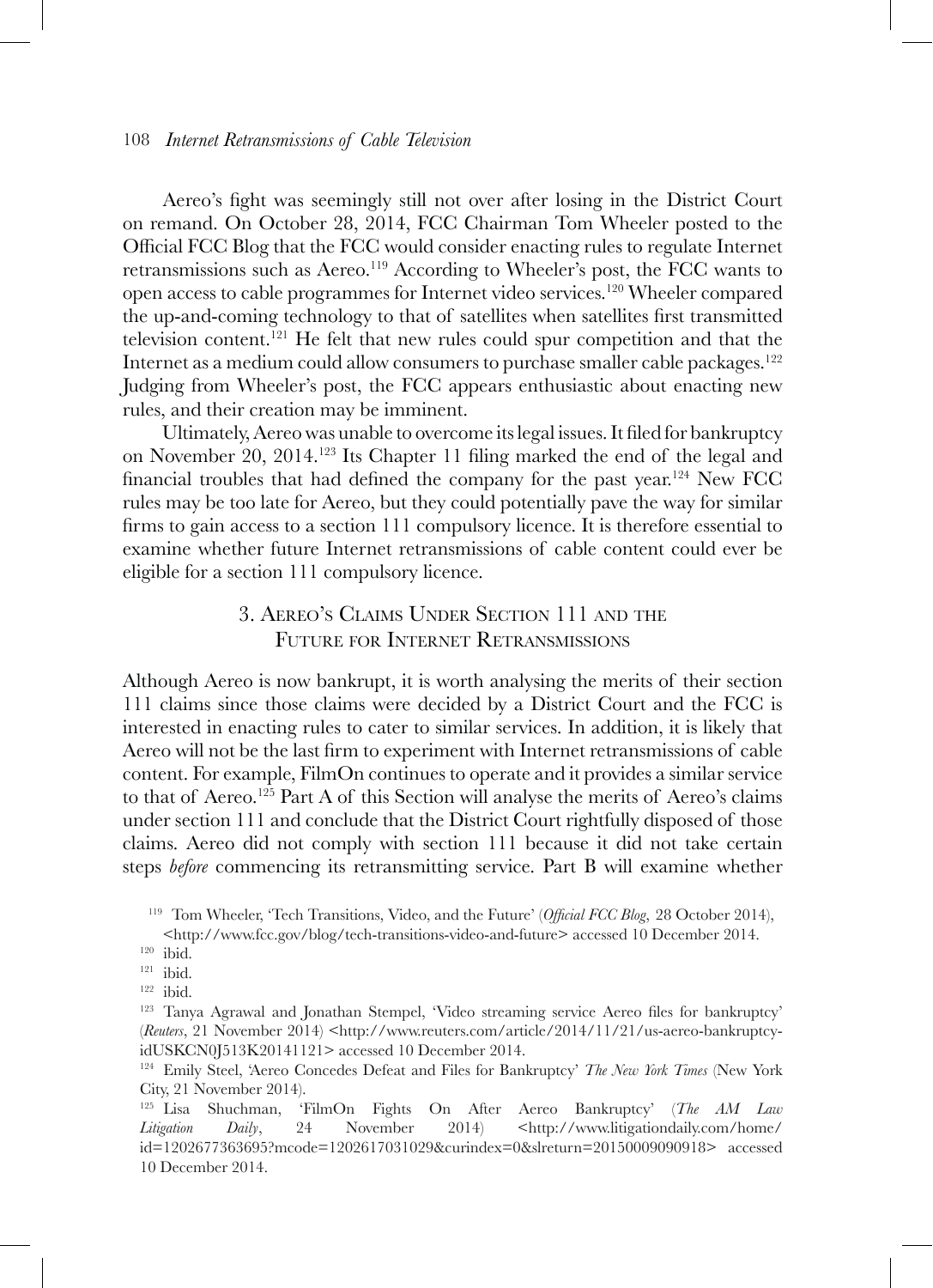an Internet service similar to Aereo could be eligible for a section 111 licence if it were to take those steps before commencing operations. Because the Internet is not localised or regulated by the FCC, Part B will conclude that other Internet retransmissions are also ineligible. Part C will suggest a regulatory framework for the FCC to adopt that would bring Internet retransmissions within the realm of section 111.

#### *A. Analysing the Merits of Aereo's defence on Remand from the Supreme Court's Decision*

On remand from the Supreme Court decision, the District Court properly disposed of Aereo's claim that it was entitled to a compulsory licence because the FCC did not regulate Aereo and Aereo was not compliant with the plain requirements of section 111. At first blush, it may appear that Aereo was a 'cable system' as contemplated by Congress when it passed the Copyright Act of 1976. The corresponding Senate Report states that cable systems 'are commercial subscription services that pick up broadcasts of programmes originated by others and retransmit them to paying subscribers'.126 Aereo seemingly matched this description; it used antennas to retransmit the broadcasts of others and relayed them to paying subscribers.127

However, a closer look at the wording of section 111 reveals that Aereo did not comply with the plain requirements for obtaining a compulsory licence. Aereo did not apply for a compulsory licence until Justice Breyer analogised them to a 'cable system' in his *Aereo* opinion.<sup>128</sup> Under section 111, cable systems must take specific steps one month before commencing operations to be eligible for a compulsory licence.129 Specifically, Aereo needed to record a notice in the Copyright Office including its identity and address along with the name and location of the primary transmitter whose signals it regularly carries.<sup>130</sup> There is no indication that Aereo took these steps, likely because it designed its business model to take advantage of the Second Circuit *Cablevision* decision, which concerned the public performance right.131 Aereo created its service in hopes that it did not infringe copyrights at all, and therefore did not need a compulsory licence in the first place.

Even without the clarity of section 111, courts grant the Copyright Office Chevron deference in their interpretations of the Copyright Act.132 Although Congress may not have directly spoken to the issue of Internet retransmissions,

<sup>126</sup> S Rep 94-473 (1975).

<sup>127</sup> *ABC v Aereo, Inc*, 874 F Supp 2d 373, 378 (SDNY 2012); revd *ABC, Inc v Aereo, Inc*, 134 S Ct 2498 (2014).

<sup>128</sup> *See* n 109–111.

<sup>&</sup>lt;sup>129</sup> Copyright Act (n 9) s 111(d).<br><sup>130</sup> HR Rep No 1476, 94th Cong, 2d Sess 95 (1976).

<sup>&</sup>lt;sup>131</sup> Timothy B Lee, 'With Aereo appeal, broadcasters threaten the foundation of locker services' (*Ars Technica*, 17 April 2013) <http://arstechnica.com/tech-policy/2013/04/with-aereo-appealbroadcasters-threaten-the-foundation-of-locker-services/> accessed 10 December 2014. <sup>132</sup> *See ivi* (n 7) [280].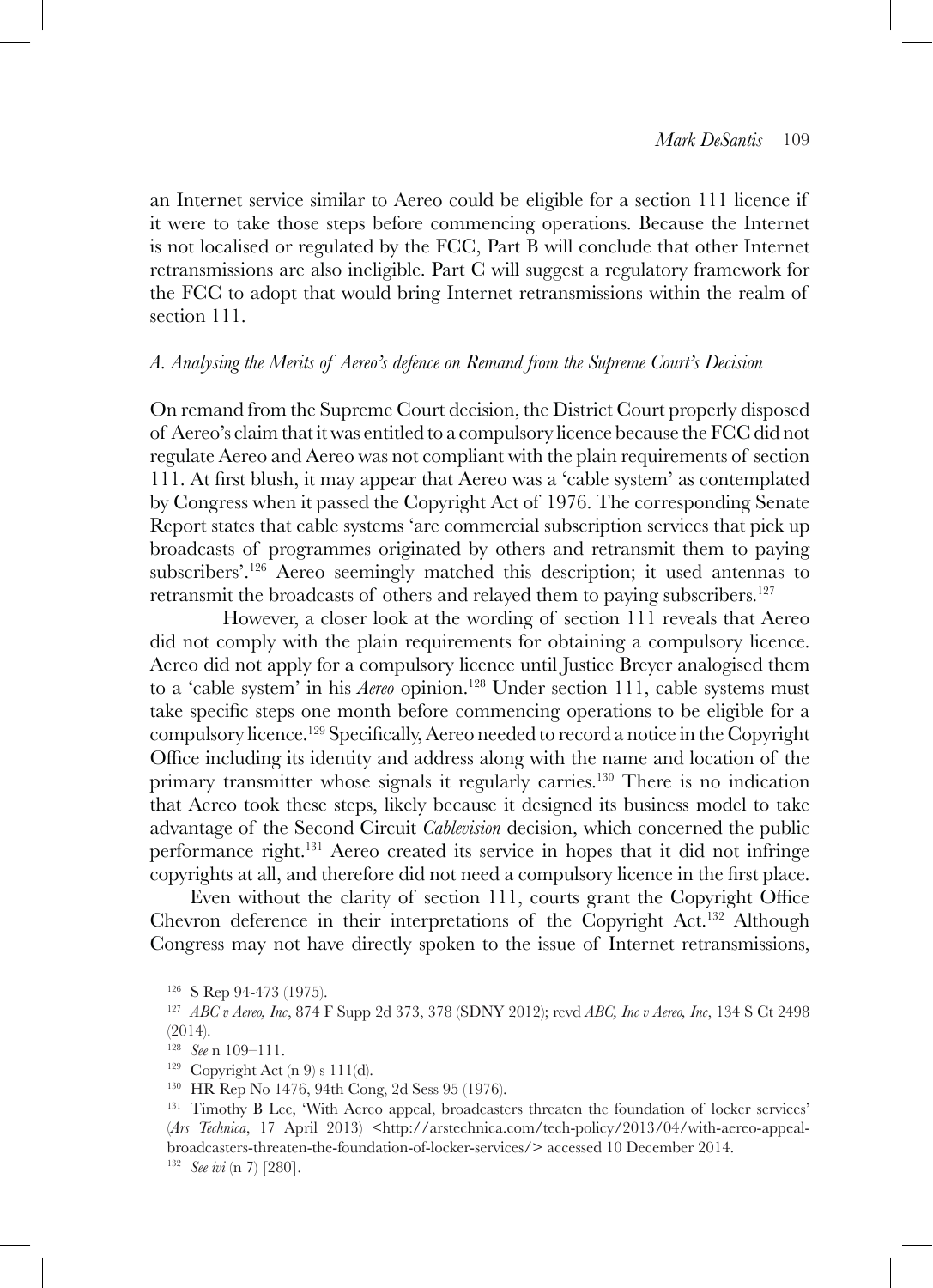Courts still uphold an agency's interpretation in such situations as long as the interpretation is 'permissible'.133 The Copyright Office's interpretation easily meets this relatively low standard. It denied Aereo's application because Aereo's service was not localised and the FCC did not regulate it.<sup>134</sup> The wording and legislative history of section 111 so clearly beg this determination that, arguably, an *opposite* finding would not be 'permissible'. Therefore, the District Court for the Southern District of New York properly disposed of Aereo's affirmative defence that it was entitled to a compulsory licence on remand from the Supreme Court's decision. But does this mean that the future of Internet retransmissions of cable content is doomed?

## *B. Are Other Internet Retransmissions of Cable Content Necessarily Ineligible for a Section 111 Compulsory Licence?*

Other Internet retransmissions, besides Aereo, face similar difficulties in their applicability to section 111. Internet retransmissions can hardly be classified as 'localized' because the Internet's reach is extremely vast. Content on the Internet is not just available across the nation, but internationally as well.<sup>135</sup> As the Courts in *Ivi* and *Aereo* correctly held, Congress intended section 111 of the Copyright Act to apply to *localised* retransmissions only.136 This much is plainly clear from the legislative history of section 111.137 Congress' entire purpose in enacting section 111 was to provide copyright holders relief while maintaining the conveniences and benefits of the local secondary cable transmissions already in place.<sup>138</sup> Specifically, Congress was concerned with preserving the then-current economic state of cable retransmissions.<sup>139</sup> The Committee on the Judiciary in the House of Representatives believed that the retransmission of 'local' broadcast signals posed no threat to the existing market for copyright holders in cable content.140 The Committee also found it significant that networks compensated those copyright holders based on the local markets the networks served.<sup>141</sup> As a corollary, it believed that transmission of distant programming would 'adversely affect the ability of

<sup>&</sup>lt;sup>133</sup> *Chevron* (n 71) [843].<br><sup>134</sup> Letter from Jacqueline C Charlesworth, General Counsel and Associate Register of Copyrights, to Matthew Calabro, Aereo, Inc (16 July 2014).

<sup>&</sup>lt;sup>135</sup> Dan Jerker B Svantesson, 'Geo-Location Technologies and Other Means of Placing Borders on the "Borderless" Internet' (2004) 23 John Marshall J Computer & Information L 101.

<sup>136</sup> *Ivi* (n 7) [280]; *Aereo* (n 114); '…the Committee has concluded that the copyright liability of cable television systems under the compulsory license should be limited to the retransmission of *distant* nonnetwork programming', HR Rep No 1476, 94th Cong, 2d Sess 99 (1976) (emphasis added). <sup>137</sup> 57 Fed Reg 3284 (29 January 1992).

<sup>&</sup>lt;sup>138</sup> HR Rep No 1476, 94th Cong, 2d Sess 99 (1976) (noting that 'distant' signals are not to be subject to payment under the section 111 licence); Cate (n 19) 195.

<sup>139</sup> HR Rep No 1476, 94th Cong, 2d Sess 90 (1976).

<sup>140</sup> ibid.

<sup>141</sup> ibid.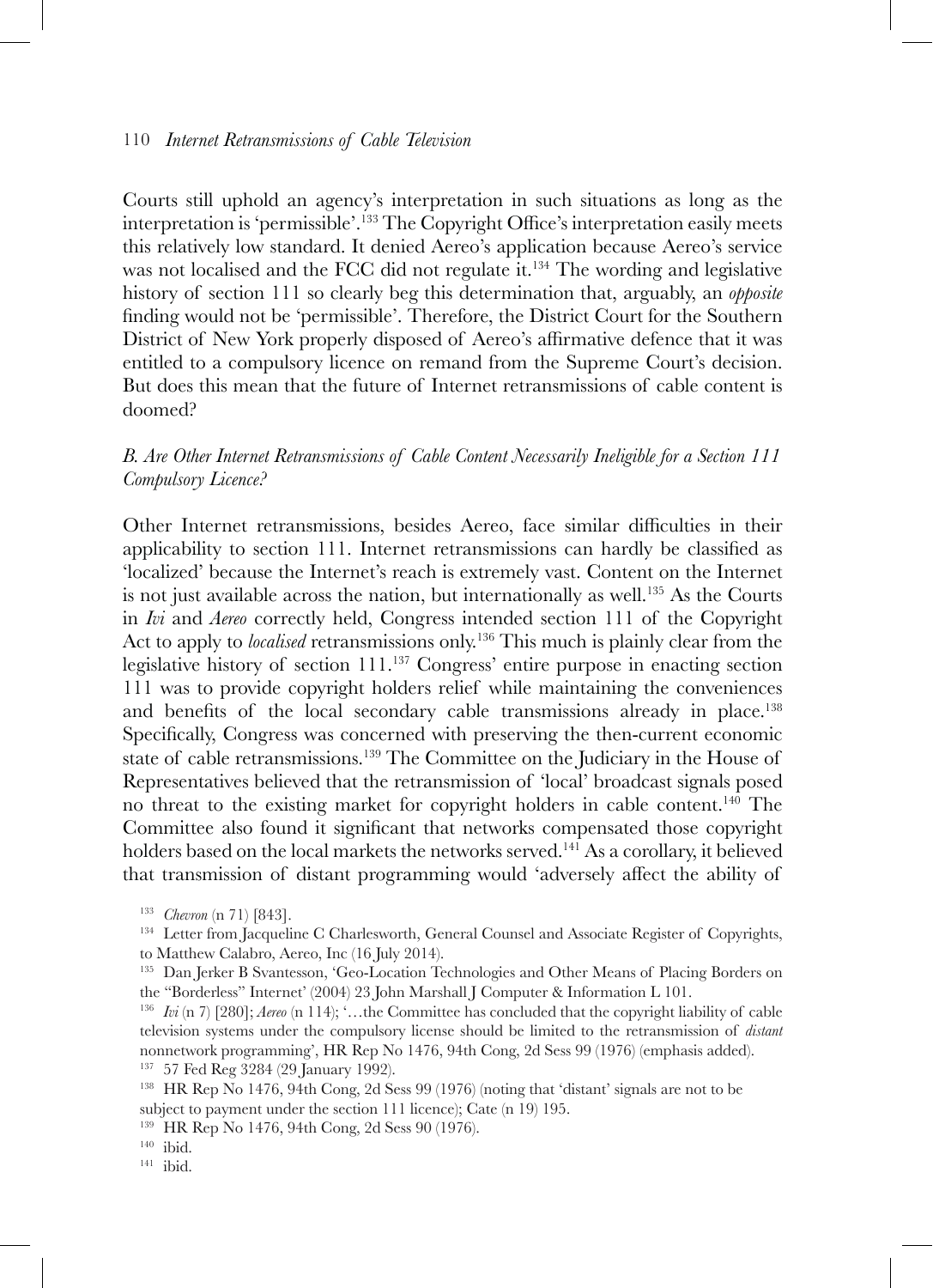the copyright owner to exploit the work in the distant market.'142 Since Congress intended to preserve the then-current economic state of secondary retransmissions, any interpretation of section 111 that disrupted that economic state would be contrary to Congress' will. Because of Congress' stated intention, it is proper to consider the economic ramifications of permitting Internet retransmissions to obtain a compulsory licence under section 111.

## 1. The Economics of Allowing Section 111 in its Current Form to Cover Internet Retransmissions

If the phenomenon of independent firms retransmitting cable signals nationwide becomes widespread, which it would if anyone was able to do so by simply applying for a compulsory licence, the business models of many cable providers would collapse. The cable industry depends on the long-standing practice of marketing television programmes on a geographic basis.<sup>143</sup> Specifically, advertising is made specially for localised transmissions.<sup>144</sup> Although television series are made for a national, or even international, audience, the series and other cable content are subject to numerous retransmissions throughout the United States.145 Accordingly, the market is segmented.146 The localised nature of a traditional cable retransmission adds value to the cable content because it allows advertisers to target local audiences and provides opportunities for local businesses to narrowly advertise within their locales. But the segmented market resulting from local retransmissions is not the only economic concern.

The large quantity of local cable retransmissions has also created a reliance interest in the cable industry. Because traditional cable retransmission systems only reach a limited distance, there must be many of them to cover the vast number of regions in the United States. This fact highlights the need for a compulsory licence in the first place: the retransmissions are so numerous that it would be financially prohibitive to require each retransmitter to negotiate with the holder of each copyright they 'perform'.147 The Copyright Royalty Board sets the statutory fee for the compulsory licence based on the large quantity of licences they will grant and their market value, as determined in part by advertising revenue.148 Clearly, the cable industry has a legitimate reliance interest in the cable retransmission system in its current form because of the advertising business model

<sup>142</sup> ibid.

<sup>143</sup> Matt Jackson, 'The Technological Revolution Will Not Be Televised: Canadian Copyright and Internet Retransmissions' (2006) Michigan State L Rev 133.

 $144$  ibid.

<sup>145</sup> ibid.

<sup>146</sup> ibid.

<sup>147</sup> *Ivi* (n 7) [278].

<sup>&</sup>lt;sup>148</sup> Copyright Act  $(n 9) s 111(d)(A)$ .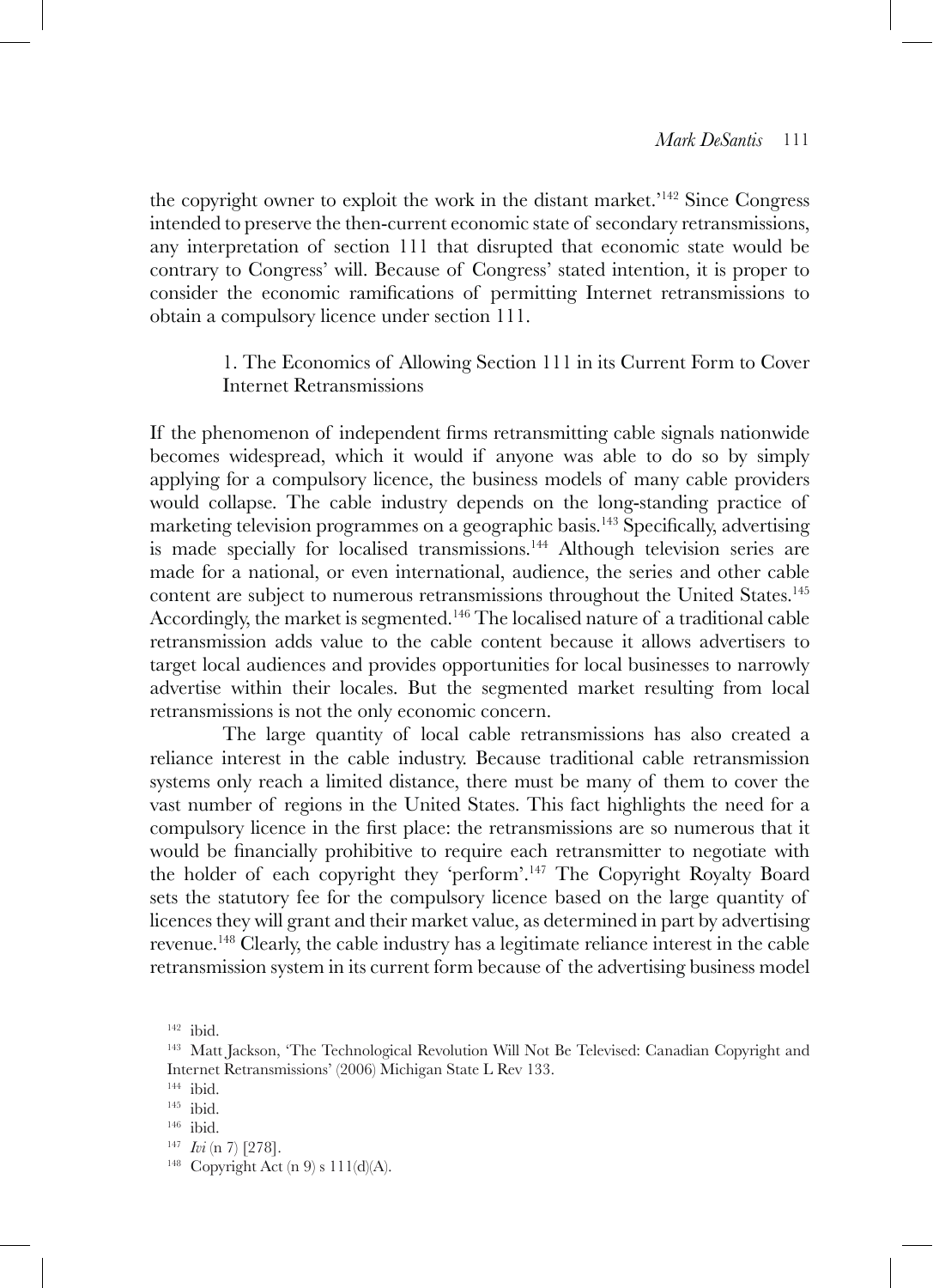that has been in place for years. The 'borderless' nature of the Internet would upset this balance already in place and wreak havoc on the cable industry.<sup>149</sup>

Accordingly, economic considerations, in addition to the legal considerations addressed above, suggest that secondary retransmissions over the unrestricted Internet are ineligible for a section 111 compulsory licence. But this is not to say that the Internet itself can never be a suitable medium for viewing cable content. If the FCC adopted a framework for regulating Internet retransmissions that required those retransmissions to be localised, Internet retransmissions could potentially be eligible for a section 111 compulsory licence.

## *C. Killing Two Birds with One Stone: A Proposed Regulatory Framework for the FCC to Apply to Internet Retransmissions of Cable Content*

On October 28, 2014, after Aereo lost both its Supreme Court challenge and its challenge to obtain a compulsory licence, the Chairman of the FCC announced that the FCC would begin the process of changing its rules to accommodate Aereo and thus allow Aereo to operate as a cable system.<sup>150</sup> Although Aereo is now bankrupt, new FCC rules could apply to future firms launching a similar service. In fact, FilmOn, a firm that competed with Aereo and also streams live cable content, is still in business, and such a rule change would pave the way for FilmOn and similar firms to obtain compulsory licences.<sup>151</sup>

The FCC would not be overstepping its bounds by enacting such rules. Congress clearly reserved a role for the FCC in the compulsory licence scheme by requiring cable systems to comply with FCC rules and regulations.152 In addition, the legislative history of section 111 reveals that Congress did not intend for section 111 to affect communications policy, which they desired to be the FCC's prerogative.153 In other words, Congress recognised the interplay between communications policy and copyright law and intended to affect only the latter when it enacted section 111. With a properly crafted regulatory framework, the FCC could do its part in the interplay between communications policy and

 $149$  Jackson (n 143).

<sup>150</sup> Joshua Brustein, 'The FCC Wants to Let Aereo Become a Cable Service' (*Bloomberg Businessweek*, 28 October 2014) <http://www.businessweek.com/articles/2014-10-28/the-fcc-wants-to-let-aereobecome-a-cable-network> accessed 10 December 2014.

<sup>151</sup> Shuchman (n 125); Shalini Ramachandran, 'Aereo Investors See a "Plan B" After FCC's Latest Move' (*CMOToday*, 31 October 2014) <http://blogs.wsj.com/cmo/2014/10/31/aereo-investorssee-a-plan-b-after-fccs-latest-move/> accessed 10 December 2014.

<sup>&</sup>lt;sup>152</sup> Copyright Act (n 9) s  $111(a)(1)$ .

<sup>&</sup>lt;sup>153</sup> 'While the Committee has carefully avoided including in the bill any provisions which would interfere with the FCC's rules or which might be characterised as affecting "communications policy", the Committee has been cognizant of the interplay between the copyright and the communications elements of the legislation.' HR Rep No 1476, 94th Cong, 2d Sess 89 (1976).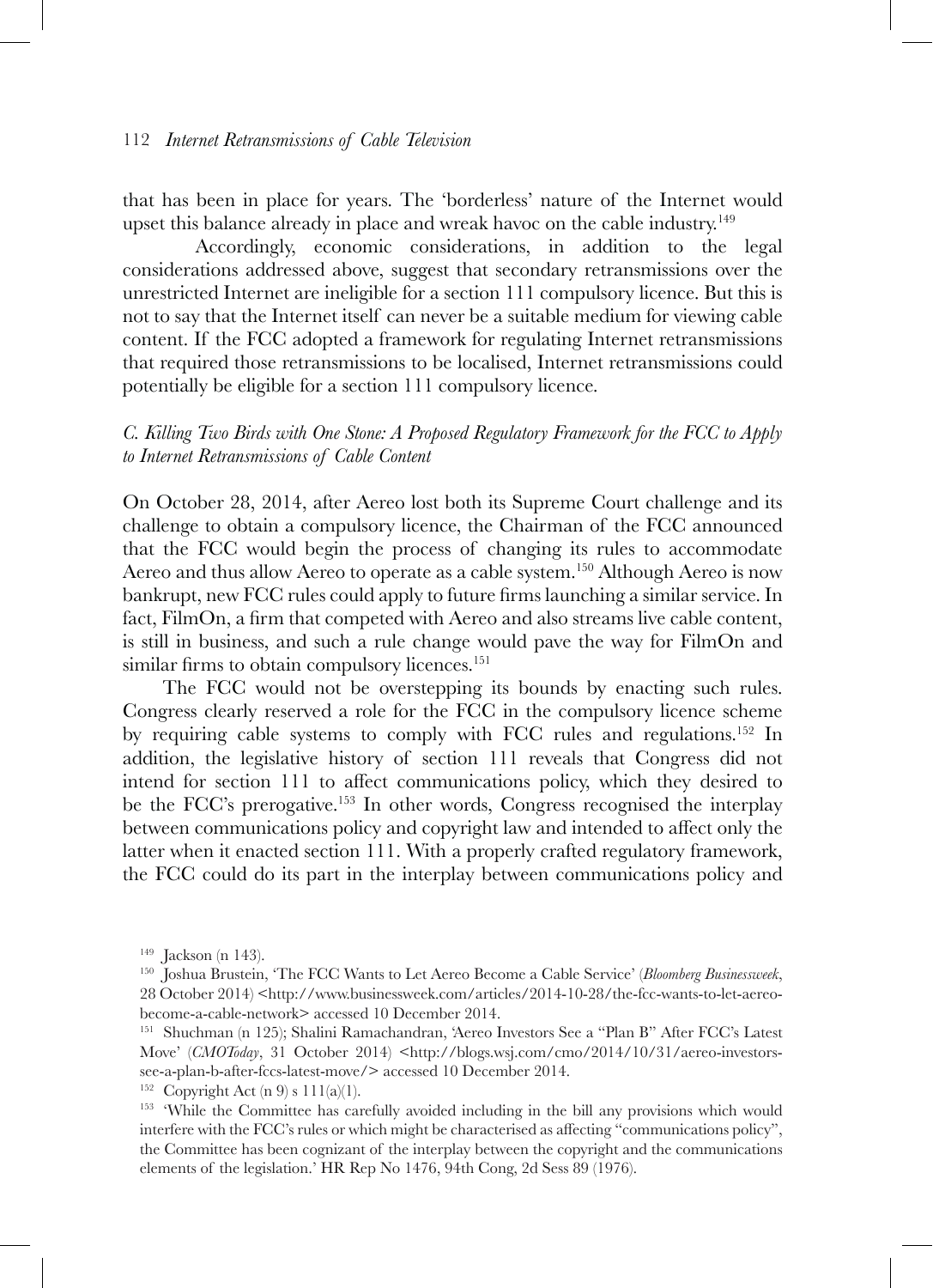copyright law and bring Internet retransmissions within the realm of section 111, enabling the previously elusive marriage of live cable and the Internet.

First, an FCC rule change recognizing Internet retransmissions as cable systems would itself solve one of the compliance issues with the text of section 111. The statutory text was previously a roadblock because Aereo was not compliant with FCC rules and regulations as required by section  $11(a)(1)$ .<sup>154</sup> As it turns out, there were no rules and regulations to follow because the FCC does not regulate Internet retransmissions of cable content at all. The FCC now desires to treat Internet retransmissions as cable systems and thus could bring them under its rules. New FCC rules, regardless of their content, would bring Internet retransmissions into compliance with FCC regulations, as required by section 111.155 Second, the FCC could kill two birds with one stone by mandating that Internet retransmissions be localised, requiring retransmission services to adopt specific technology to address the problem of the Internet's global nature.156 Such technology already exists and is known as geolocation software.157 Geolocation software identifies the location of an Internet user and can report the location to a website that retransmits cable content.158 The FCC could require websites to authenticate the location of a user using geolocation software to ensure that the viewer is truly local. As a result, Internet retransmissions would serve localised markets in the same manner as traditional cable secondary retransmissions, thereby bringing Internet retransmissions within the scope of section 111 and benefitting society through the expanded interchange of information and ideas—all without upending the wellestablished local balance of the cable industry.

#### 4. Conclusion

Secondary retransmission of cable television content is almost as old as cable television itself. Retransmission was originally a solution to the poor signal quality that consumers experienced when cable television first became commercially successful. The retransmission process segmented the market for cable television as smaller communities received their own transmissions. This market segmentation allowed advertisers to focus on different locales, giving rise to the economic reality of cable television as it exists today. When Congress enacted the compulsory licence provision in section 111 of the Copyright Act, it intended to preserve this status quo, enabling 'cable systems' to receive compulsory licences only if they were

<sup>155</sup> ibid.

<sup>&</sup>lt;sup>154</sup> Copyright Act (n 9) s  $111(a)(1)$ .

<sup>156</sup> Congress enacted section 111 to provide compulsory licences only for *localised* secondary retransmissions of cable. *See* n 138–142 and accompanying text.

<sup>157</sup> Daniel Ionescu, 'Geolocation 101: How It Works, the Apps, and Your Privacy' (TechHive, 29 March 2010) <http://www.techhive.com/article/192803/geolo.html> accessed 10 December 2014.